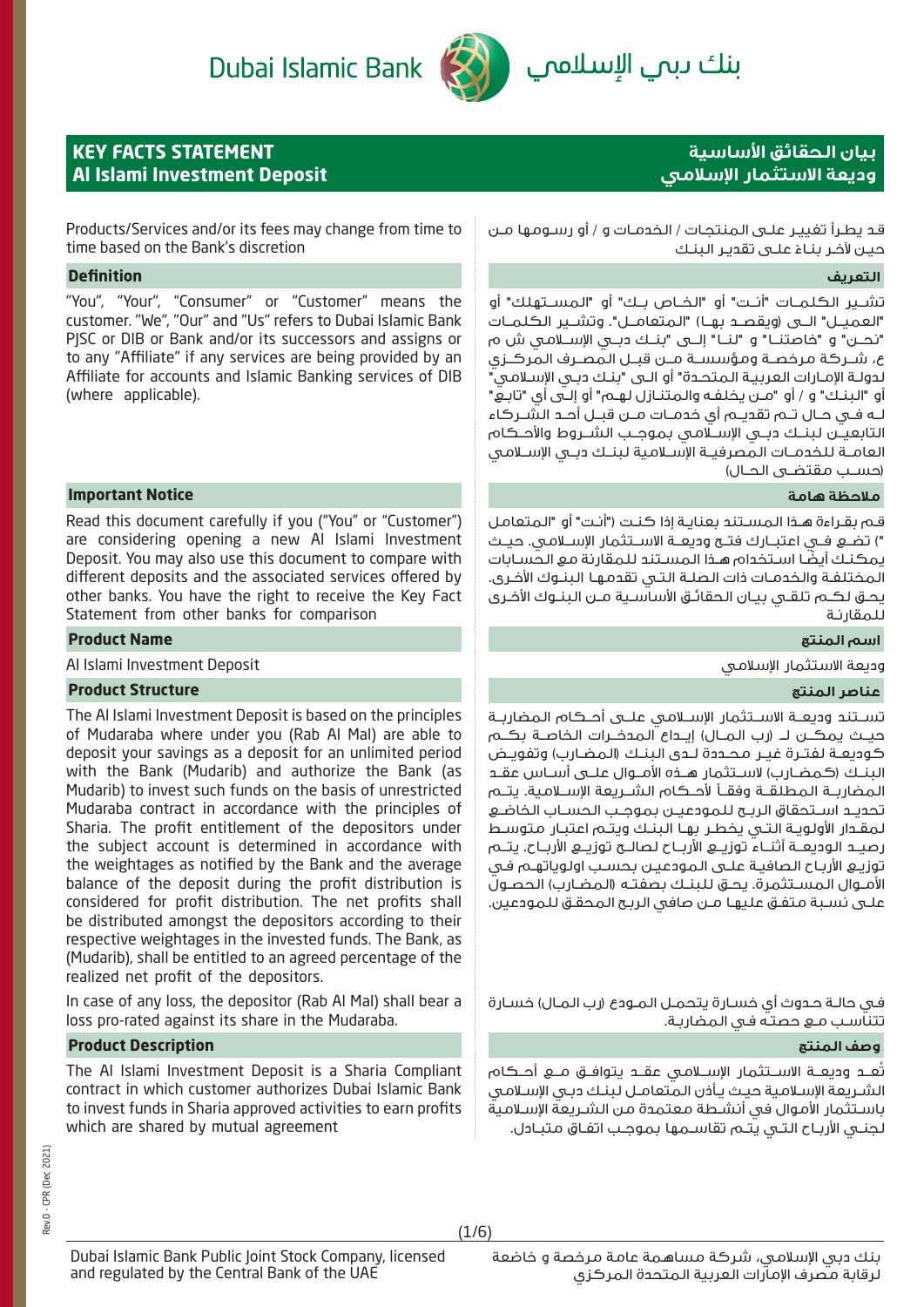

### بنك دبمى الإسلامى Dubai Islamic Bank

### **عملية ايداع Operation Deposit**

Deposits can be opened for an individual (Single operation) or for Multiple individuals (Joint operation)

### **Requirements to open a Deposit الودائع فتح متطلبات**

- Existing Current or Savings account
- Investment Deposit application form
- Valid Emirates ID
- Valid Passport
- Valid Residence visa (For Expats)

All documents provided must be valid for a period of at least 30 days at the time of application.

# **Cooling-off Period المراجعة فترة**

There is no "Cooling-off" period available for this product .المنتج لهذا متوفر غير)المراجعة (فترة خيار

### **متطلبات الرصيد / ايداع requirement Deposit/Balance**

AED 10,000 or equivalent in a foreign currency required to open an Al Islami Investment Deposit. The amount should be deposited in lump sum.

# **اهلية Eligibility**

You may open an Al Islami Investment Deposit if you are a UAE national or a legal resident/non-resident in the UAE, according to the regulations and instructions of the Central Bank

### **ُ العملات المتاحة Available Currencies**

The list of currencies offered are as follows: United Arab Emirates Dirham (AED), United States Dollar (USD), British Pounds Sterling (GBP), Euro (EUR), Saudi Riyal (SAR), Qatari Riyal (QAR), Japanese Yen (JPY) & Canadian Dollar (CAD)

### **ُ المدة المتاحة Tenures Available**

- 1 month
- 3 months
- 6 months
- 9 months
- 12 months

### **عدد مرات دفع ارباح Frequency Payment Profit**

### **Deposit weightage and Mudarib share of profit الربح في المضارب وحصة الودائع أولوية**

Please refer to the Schedule of charges at the following link: https://www.dib.ae/schedule-of-charges.

### **طريقة الحساب Methodology Calculation**

### • **الشرح:** :Illustration•

| Investment Amount (AED)                | 100,000         |
|----------------------------------------|-----------------|
| Tenure (No. of days)                   | 365 (12 months) |
| Expected Profit Rate (%, per annum) 1% |                 |
| Profit Payout (AED, on maturity)       | 1,000           |

### • Calculation Methodology:

Investment Amount \* Expected Profit Rate / 365 (No. of days in the year, 366 in case of a leap year) \* Tenure (No. of days)

يمكــن فتــح الودائــع للأفــراد (عمليــة واحــدة) أو لعــدة أفــراد (عمليــة مشــتركة)

- حساب جاري أو حساب توفير
- استمارة طلب وديعة استثمارية
- بطاقة هوية إماراتية سارية المفعول
	- جواز سفر ساري المفعول
- تأشيرة إقامة سارية المفعول (للوافدين)

يجــب أن تكــون كافــة المســتندات المقدمــة صالحــة لمــدة لا تقــل عــن 30 يومــا وقــت تقديــم الطلــب ً

يتطلــب مبلــغ قــدره 10,000 درهــم أو مــا يعادلهــا بالعملــة الأجنبيــة لفتــح وديعــة الاســتثمار الإســلامي. يجــب إيــداع المبلــغ فــي مبلــغ مقطــوع.

يمكنــك فتــح وديعــة الاســتثمار الإســلامي فــي حــال كنــت مواطنًـا إماراتيًا أو تقيـم بشـكل قانونـي فـّي الإمـارات العربيـة لمتحــدة وفـوق ســن 18 عامًــا، وفقًـا للوائــُج وتعليمــات البنــك<br>لـمر كــزي.

فيمـا يلـي قائمـة العمـلات المعروضـة: الدرهـم الإماراتي (AED(، الـدولار الأمريكـي (USD(، الجنيـه الإسـترليني البريطانـي (GBP(، اليــورو (EUR(، الريــال الســعودي (SAR(، الريــال القطــري (QAR(، اليـن اليابانـي (JPY (والـدولار الكنـدي (CAD (

- 1 شهر
- 3 اشهر
- 6 اشهر
- 9 أشهر
- 12 شهر

Expected profit is paid at on a quarterly basis سنوي ربع أساس على المتوقعة الأرباح دفع يتم

يرجى الرجوع إلى جدول الرسوم على الرابط التالي: https://www.dib.ae/schedule-of-charges

| مبلغ الاستثمار (بالدرهم الإماراتي)                 | 100,000        |
|----------------------------------------------------|----------------|
| المحة (عدد الأياه)                                 | 365 (12 شهرًا) |
| معدل الربح المتوقع (٪ سنويا)                       | 1%             |
| توزيع الأرباح (بالدرهم الإماراتي عند<br> لاستحقاق) | 1,000          |

### • **ُ طرق الحساب المتبعة:**

مبلـغ الاسـتثمار \* معـدل الربـح المتوقـع / 365 (عـدد الأيـام فـي السـنة، 366 فـي حالـة السـنة الكبيسـة) \* المـدة (عـدد الأيـام)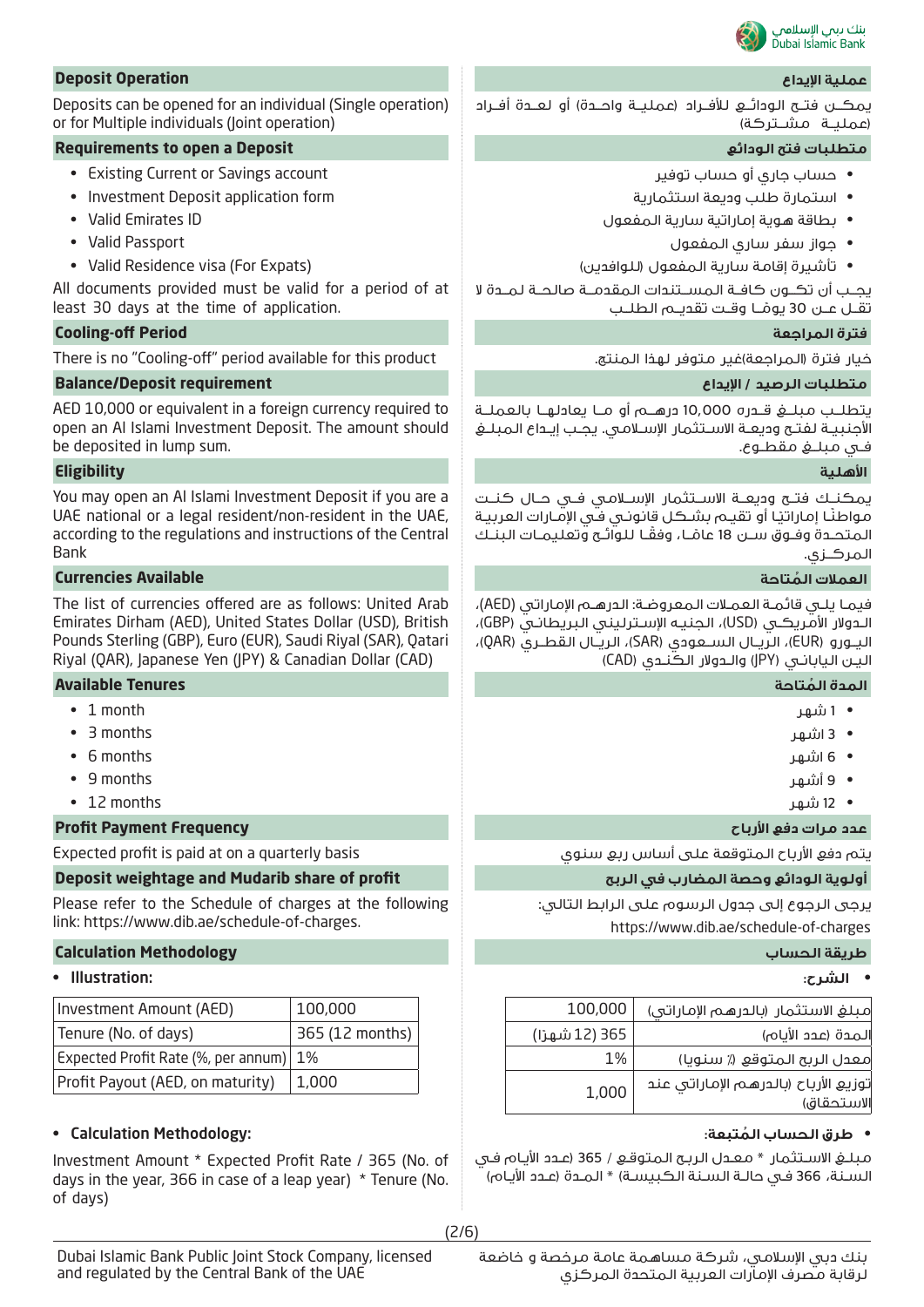

### **Auto Renewal of Deposit للوديعة التلقائي التجديد**

You can instruct bank to auto-renew your deposit for the same tenure at the prevalent expected profit rate upon maturity of this deposit

You can choose between the following maturity instructions:

- Reinvest profit plus principal for another period
- Reinvest principal for another period
- Close deposit

**Booking channels – Where to apply for this product المنتج هذا طلب مواقع - الحجز قنوات**

Available through:

- Branch
- Wealth Management Centre
- Online Banking, for existing account holders only
- Mobile Banking, for existing account holders only

### **Closure of Deposit الوديعة إغلاق**

- You can redeem / liquidate your deposit at any time by visiting any DIB branch
- If the deposit is closed before maturity (completion of the deposit tenure), the profit paid is for the actual period the deposit(s) remained in the joint investment pool at the applicable savings account profit rate

### **التصفية المبكرة Liquidation Premature**

In case of Premature Liquidation, the profit is calculated on the actual balance for the number of days the deposit was held at the applicable broken deposit profit rate. At the time of premature withdrawal of deposit, the difference in profit rate paid in the previous distribution period(s) and the rate applicable to broken deposit for the relevant period is to be recovered from the depositors.

### **الشرح: :Illustration**

| Investment Amount (AED)                             | 100,000                                      |
|-----------------------------------------------------|----------------------------------------------|
| Tenure (No. of days) - assumed<br>placed on 1st Jan | 365                                          |
| Expected Profit Rate (%, per annum)                 | 1%                                           |
| Q1 profit (AED, for 90 days)                        | 247                                          |
| Liquidation period (No. of days)                    | 175                                          |
| Broken deposit profit rate (%, per<br>annum)        | 0.3%                                         |
| Amount liquidated (AED)                             | 100,000                                      |
| Profit recovery from customer's<br>account (AED)    | 172 ((100,000 *<br>$0.3\%$ *91/365) -<br>247 |
| Q2 Profit (AED, for 91 to 175 days)                 | 70 (100,000 *<br>$0.3\% * 85/365$            |

### **طرق الحساب: :Methodology Calculation**

Investment Amount \* Broken deposit Profit Rate / 365 (No. of days in the year, 366 in case of a leap year) \* Liquidation Period (No. of days)

يمكنـك إصـدار أمـر للبنـك لتجديـد الوديعـة الخاصـة بك بشـكل تلقائــي لنفــس المــدة مقابــل معــدل الربــح المتوقــع الســائد عنـد اسـتحقاق هـذه الوديعـة

يمكنك الاختيار بين تعليمات الاستحقاق النهائي التالية:

- إعادة استثمار الربح بالإضافة إلى الأصل لفترة أخرى
	- إعادة استثمار الأصل لفترة أخرى
		- قفل الوديعة

متوفر من خلال:

- الفرع
- مركز إدارة الثروات
- الخدمــات المصرفيــة عبــر الإنترنــت، لأصحــاب الحســابات الحاليــة فقــط
- الخدمــات المصرفيــة عبــر الهاتــف المتحــرك، لأصحــاب الحســابات الحاليــة فقــط

- يمكنـك اسـترداد / تصفيـة الوديعـة الخاصـة بكـم فـي أي وقــت مــن خــلال زيــارة أي فــرع مــن فــروع بنــك دبــي الإســلامي
- إذا تــم إغــلاق الوديعــة قبــل تاريــخ الاســتحقاق (اســتكمال فتـرة الوديعـة)، يكـون الربـح المدفـوع عـن الفتـرة الفعليـة التـي بقيـت فيهـا الوديعـة (الودائـع) فـي صناديـق الاسـتثمار المشــترك بمعــدل ربــح حســاب التوفيــر المعمــول بــه

فـي حالـة التصفيـة المبكـرة، يتـم احتسـاب الربـح علـى الرصيـد ُ الفعلــي لعــدد الأيــام التــي أجريــت بهــا الوديعــة بمعــدل كســر الوديعــة المعمــول بــه. فــي وقــت الســحب المبكــر للوديعــة، يجــب اســترداد الفــرق فــي معــدل الربــح المدفــوع فــي فتــرة (فتـرات) الـتوزيـع السـابقة بمعـدل كسـر فائـدة الوديعـة الـمُطبق<br>للفتـرة ذات الصلـة مــن المودعـــر،

| مبلغ الاستثمار (بالدرهم الإماراتى)                                   | 100,000                                      |
|----------------------------------------------------------------------|----------------------------------------------|
| الـمدة (عـدد الأياه <sub>)</sub> - يفترض وضعـها في<br>الأول من يناير | 365                                          |
| معدل الربح المتوقع (% سنويا)                                         | 1%                                           |
| ربح الربع الأول (بالدرهـم الإماراتي، لـمـدة<br> 90 يومًا)            | 247                                          |
| فترة التصفية (عدد الأياه)                                            | 175                                          |
| كسر معدل فائدة الوديعة (% ، سنويًا)                                  | 0.3%                                         |
| مبلغ التصفية (بالدرهم الإماراتى)                                     | 100,000                                      |
| استرداد الأرباح من حساب المتعامل<br>(بالدرهم الإماراتي)              | 172 ((100,000 *<br>$0.3\%$ *91/365) -<br>247 |
| لمـــدة 91 إلــــى 175 يومُـــا)                                     | 70 (100,000 *<br>$0.3\% * 85/365$            |

مبلــغ الاســتثمار \* كســر معــدل فائــدة الوديعــة / 365 (عــدد أيـام السـنة ، 366 فـي حالـة السـنة الكبيسـة) \* فتـرة التصفيـة (عــدد الأيــام)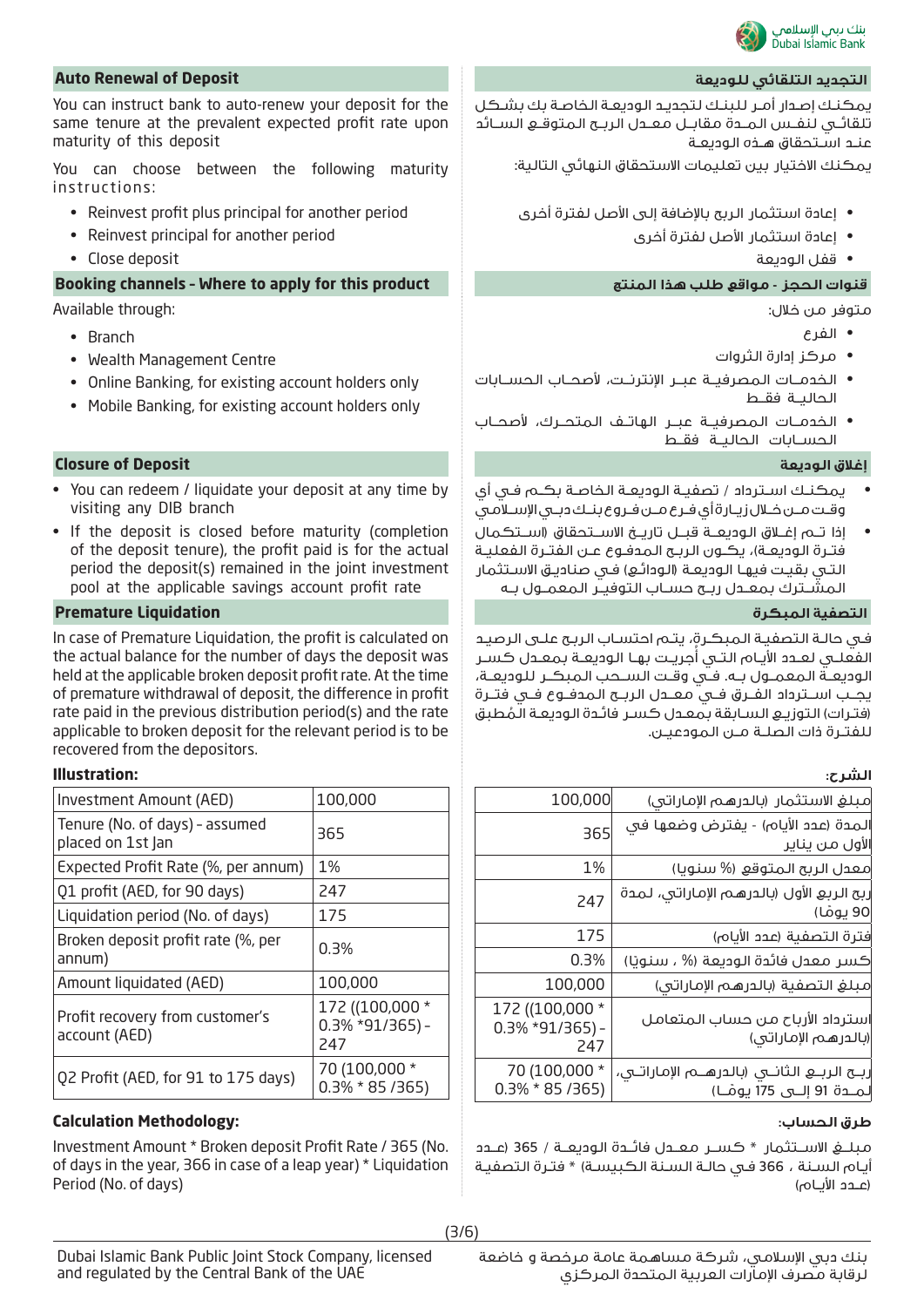

### **الشروط واحكام الرئيسية Conditions & Terms Key**

- Customer acknowledges and agrees that his/ her funds will be invested based on unrestricted Mudaraba . The Customer undertakes to adhere to and comply with the Principles of Sharia at all times during the term of the Agreement
- All the deposits shall be invested in accordance with Mudaraba basis in the joint investment pool amongst the depositors and shareholders. The Bank shall invest the depositors' funds for different investment terms according to weightages as notified and displayed at the branches and website of the Bank
- If the investment circumstances require the change in the investment's weightages of the unrestricted investment deposit or percentage of the Mudarib from the realized net profit, the Customer shall be notified in writing at its address. The Bank's management shall also notify and display such change at the Bank's branches and website and this modification shall become effective as from the quarter following the quarter in which the modification was made
- Profit rate quoted at the time of booking is indicative and subject to change based on the performance of the investment.
- Customer shall bear all the risks associated with the Investment (which shall include, for the avoidance of doubt, the risk of the partial or total loss of the Investment Amount) except those risks and actual losses (not to include any opportunity costs or funding costs) resulting from the Bank's willful misconduct or gross negligence or breach of its obligation under the Agreement
- Governing law and Jurisdiction of Court: the terms and conditions of this product shall be governed by the federal laws of the UAE as applied by the competent court of the UAE to the extent they are not in conflict with the principles of Sharia.

Detailed Terms & Conditions are available on the Bank's website at the following link: https://www.dib.ae/termsand-conditions

The Bank reserves the right to change the Terms & Conditions later, with a 60-days prior notice

### **تحذيرات / عواقب قانونية Consequences Legal /Warnings**

- Non-compliance with the Bank's Terms & Conditions can lead to account closure.
- The Bank, as Mudarib, reserves the right to deduct, a certain percentage of the shares of both depositor and shareholders from the net Profit in the joint investment pool before deducting Mudarib's share, for the purpose of profit stabilization for the benefit of the depositors and shareholders. Such funds shall be deducted, held and distributed only upon prior approval of the Bank's Internal Sharia Supervisory Committee (ISSC)
- In case of any loss, the depositor (Rab Al Mal) shall bear a loss pro-rated against its share in the Mudaraba.

- يقـر ويوافـق المتعامـل علـى اسـتثمار أموالـه علـى أسـاس المضاربــة المطلقــة؛ حيــث يتعهــد المتعامــل بالالتــزام والامتثــال لأحــكام الشــريعة فــي كافــة الأوقــات خــلال مــدة الاتفاقيــة.
- يجــب اســتثمار كافــة الودائــع وفــق أســاس المضاربــة فــي مجمع الاسـتثمار المشـترك بين المودعين والمسـاهمين. حيــث يقــوم البنــك باســتثمار أمــوال المودعيــن لشــروط اســتثمارية مختلفــة حســب الأولويــات كمــا هــو معلــن عنهــا ومعــروض فــي فــروع وموقــع البنــك الإلكترونــي.
- إذا كانــت أوضــاع الاســـتثمار تتطلــب تغييـــرْا فــي أولـويــة الاســتثمار للوديعــة الاســتثمارية غيــر المقيــدة أو النســبة المئويـة للمضـارب مـن صافـي الربح المحقق، سـيتم إخطار المتعامـل كتابيًـا علـى عنوانـّه. سـتقوم إدارة البنـك أيضًا بالإخطــار وعــرض هــذا التغييــر فــي فــروع البنــك وموقعــه الإلكترونــي ، وســيصبح هــذا الـتعديــل ســاريًا اعتبــارًا مــن الربــع التالــي للربــع الــذي تــم فيــه إجــراء التعديــل.
- ُعـد معـدل الربـح المعـروض وقـت التسـجيل إرشـادي وقابل ي للتفييـر بنـاءً علــى أداء الاسـتثمار.
- يتحمــل المتعامــل كافــة المخاطــر المتعلقــة بالاســتثمار (والتـي تشـمل - مـن بـاب تجنـب الشـك -مخاطـر الخسـارة الجزئيــة أو الكليــة لمبلــغ الاســتثمار) باســتثناء تلــك المخاطــر والخســائر الفعليــة (لا تشــمل تكاليــف الفرصــة البديلــة أو تكاليــف التمويــل ) الناتجــة عــن ســوء ســلوك البنــك المتعمــد أو الإهمــال الجســيم أو خــرق التزامــه بموجــب الاتفاقيــة.
- القانــون واجــب التطبيــق واختصــاص المحكمــة: تخضــع شــروط وأحــكام هــذا المنتــج للقوانيــن الاتحاديــة لدولــة الإمــارات العربيــة المتحــدة كمــا تطبقهــا المحكمــة المختصــة فــي دولــة الإمــارات العربيــة المتحــدة إلــى الحــد الــذي لا تتعــارض فيــه مــع مبــادئ الشــريعة الإســلامية.

تتوفـر الشـروط والأحـكام بشـكل تفصيلـي علـى موقـع البنـك علـى الرابـط التالـي:

https://www.dib.ae/terms-and-conditions

يحتفـظ البنـك بالحـق فـي تغييـر الشـروط والأحـكام فـي وقـت ً لأحـق، مـع إشـعار مسـبق لمـدة 60 يومـا

- يمكــن أن يــؤدي عــدم الامتثــال لشــروط وأحــكام البنــك إلــى إغــلاق الحســاب
- يحتفــظ البنــك، بصفتــه مضــارب، بالحــق فــي خصــم نســبة معينـة مـن أسـهم كل مـن المودعيـن والمسـاهمين مـن صافــي الربــح فــي وعــاء الاســتثمار المشــترك قبــل خصــم حصــة المضــارب، لغــرض اســتقرار الربــح لصالــح المودعيــن. والمسـاهمين. سـيتم خصـم هـذه الأمـوال والاحتفـاظ بهـا وتوزيعهـا فقـط بعـد الحصـول علـى موافقـة مسـبقة مـن جانــب لجنــة الرقابــة الشــرعية الداخليــة للبنــك (ISSC(.
- فــي حالــة حــدوث أي خســارة يتحمــل المــودع (رب المــال) خســارة مقســمة إلــى حصتــه فــي المضاربــة.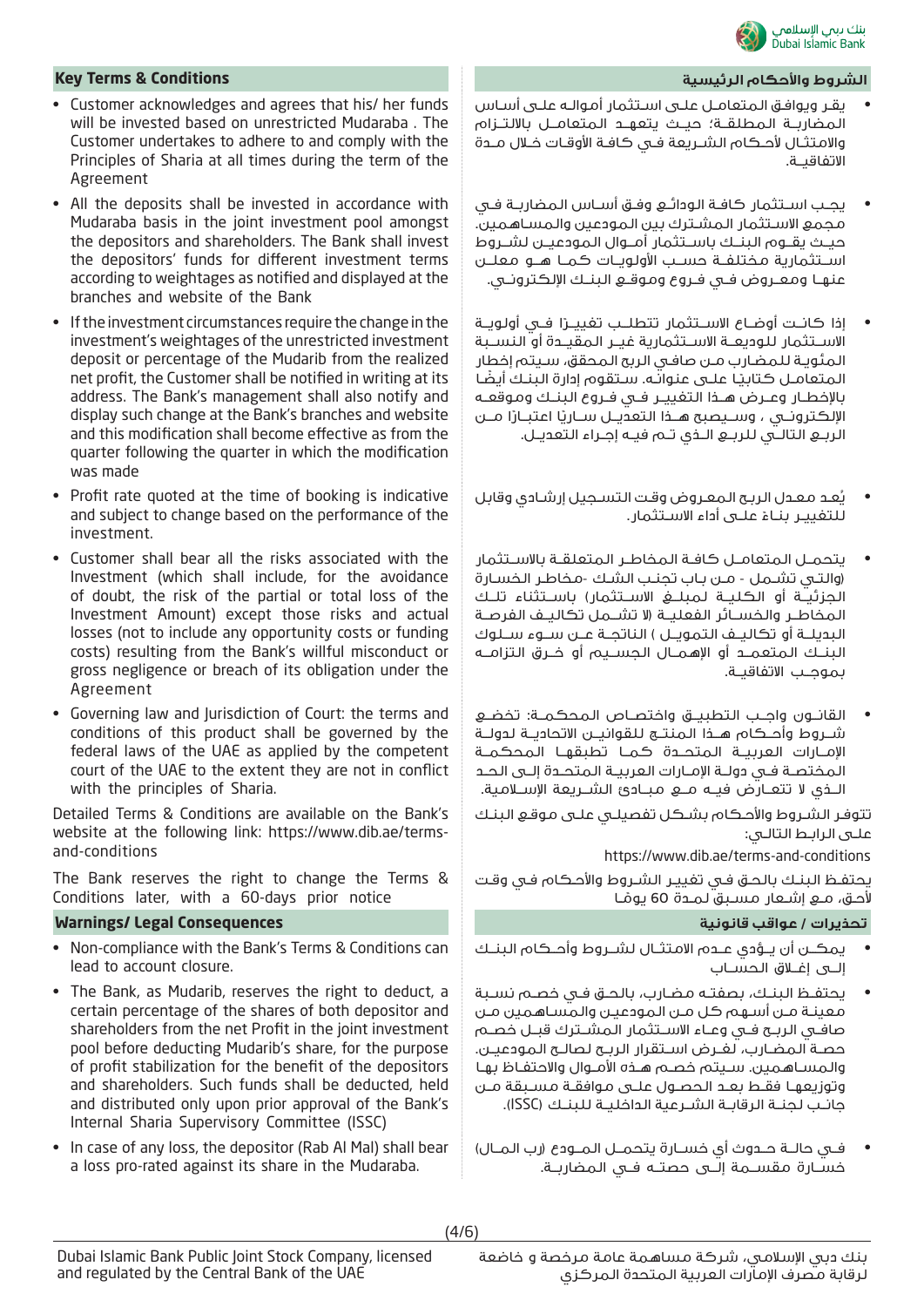

Available on the Bank's website at the following link: https://www.dib.ae/schedule-of-charges

### **معدلات الربح التاريخية Rates Profit Historical**

DIB cannot provide you with a fixed profit rate; however, historical profit rates are available at the following link: https://www.dib.ae/global/profit-rate?type=profit

## **ارصدة الخامدة والغير المطالب بها Balances Unclaimed & Dormancy**

- For the accounts that are classified as "Dormant", at 3 years plus 3 months (after sending notification to the Customer) from the date of the last transaction (financial or non-financial), account balance shall be placed under "Dormant Account Ledger" category at the Bank. Moreover, Customer's address shall be considered as unknown if the Customer did not respond to the Bank's notification by making a transactional action within 3 months of the notification
- For the accounts that are classified as "Dormant", at 5 years from the date of the last transaction (financial or non-financial), account balance shall be transferred to the "Unclaimed Balances Account – Dormant Accounts" held with the Central Bank of the UAE. Due charges (if any) shall be deducted prior to transferring net amount of a dormant account to the Central Bank of the UAE.

# **Registering a Complaint شكوى تسجيل**

How to complain to us?

- Any branch
- If assigned to your bank account, your dedicated relationship manager
- Phone Banking (+971 4 609 2222)
- Internet and Mobile Banking
- E-mail: Contactus@dib.ae
- Our Website Complaint Form
- By post: Complaints Management Unit, Dubai Islamic Bank, PO Box 1080, Dubai, UAE

We will acknowledge your complaint within 2 business days and strive to respond to your complaint within an estimated average of 5 business days

### **Updating your Personal Details الشخصية بياناتك تحديث**

In order to ensure that there is no interruption in the services being provided by the Bank, it is your responsibility to ensure that your Personal Details in the Bank's records are always updated such as contact information, address, identification documents, visa/residency renewals along with other related documents. The update of such information can be done by visiting a DIB branch or through Online/Mobile Banking.

### **مقارنات / بدائل المنتجات Alternatives/Comparisons Product**

This product is comparable to the following deposit products. For more details on the below products please refer to the Key Fact statement of the products on the DIB website.

- Monthly Profit Payment Wakala Deposit
- Retail Wakala Deposit

### **الرسوم والمصاريف Charges & Fees**

متاح على موقع البنك على الرابط التالي: https://www.dib.ae/schedule-of-charges

لا يمكـن لبنـك دبـي الإسـلامي أن يوفـر لكـم معـدل ربـح ثابـت؛ ومــع ذلــك، تتوفــر معــدلات الربــح التاريخيــة مــن خــلال الرابــط https://www.dib.ae/global/profit-rate?type=profit التالــي

- بالنســبة للحســابات المصنفــة علــى أنهــا "خامــدة"، فــي 3 ســنوات بالإضافــة إلــى 3 أشــهر (بعــد إرســال الإخطــار) مــن تاريـخ آخـر معاملـة (ماليـة أو غيـر ماليـة)، يجـب وضـع رصيـد الحسـاب تحـت فئـة "حسـاب عـام خامـد" فـي البنـك. عـلاوة علـى ذلـك، سـيعتبر عنوانكـم غيـر معـروف إذا لـم تقوموا بالــرد علــى إشــعار البنــك مــن خــلال إجــراء معاملــة فــي غضــون 3 أشــهر مــن ارســال الإشــعار
- وفيمــا يتعلــق بالحســابات المصنفــة علــى أنهــا "خامــدة"، فـي غضـون 5 سـنوات مـن تاريـخ آخـر معاملـة (ماليـة أو غير ماليـة)، يتـم تحويـل رصيـد الحسـاب إلـى "حسـاب الأرصـدة غب المطالــب بهــا - الحســابات الخامــدة" المحتفــظ بهــا لـدى المصـرف المركـزي لدولـة الإمـارات العربيـة المتحـدة. حيــث يتــم خصــم الرســوم المســتحقة (إن وجــدت) قبــل تحويــل المبلــغ الصافــي لحســاب خامــد إلــى المصــرف المركــزي لدولــة الإمــارات العربيــة المتحــدة

- كيفية تقديم شكوى؟
	- أي فرع
- مديــر علاقاتكــم المخصــص إذا تــم تعيينــه لحســابكم المصرفــي
	- الخدمات المصرفية عبر الهاتف (2222 609 4 +971)
		- الإنترنت والخدمات المصرفية للهاتف المتحرك
			- Contactus@dib.ae :الإلكتروني البريد•
		- نموذج شكوى عبر الموقع الالكتروني الخاص بنا
- عــن طريــق البريــد: وحــدة إدارة الشــكاوى، بنــك دبــي الإســلامي، ص.ب: ،1080 دبــي، الإمــارات العربيــة المتحــدة.

ســوف نتلقــى الشــكاوى الخاصــة بكــم فــي غضــون يومــي عمـل وسنسـعى جاهديـن للـرد علـى شـكواكم فـي غضـون 5 أيــام عمــل فــي المتوســط

لضمــان عــدم انقطــاع الخدمــات التــي يقدمهــا البنــك، ســوف تكـون مسـؤولاً عـن التأكـد مـن تحديـتْ بياناتـك الشـخصية في سـجلات الـبـنـك دائمًــا مـثـل معلـومـات الاتصـال، والعنـوان، وثائـقُ<br>الـهويــة وتجديــد الـتأشــيرة / الإقامــة بالإضافـة إلــى المســتندات الأخـرى ذات الصلـة. ويمكـن تحديـث هـذه المعلومـات عن طريق زيــارة أحــد فــروع بنــك دبــي الإســلامي أو مــن خــلال الخدمــات المصرفيـة عبـر الإنترنـت / عبـر المتحـرك.

هـذا المنتـج قابـل للمقارنـة مـع منتجـات الإيـداع التاليـة. . لمزيـد مــن الـتفاصيـل حـول الـمنـتجـات الـمُوضحـة أدنــاه، يرجــى الـرجـوع<br>إلــى بيـان الحقائـق الأساسـية لـلـمنـتجـات علــى مـوقـع بنـك دبــى الإسلامي.

- وديعة الوكالة لسداد الأرباح الشهرية
- وديعة باسم فرد أو مؤسسة صغيرة